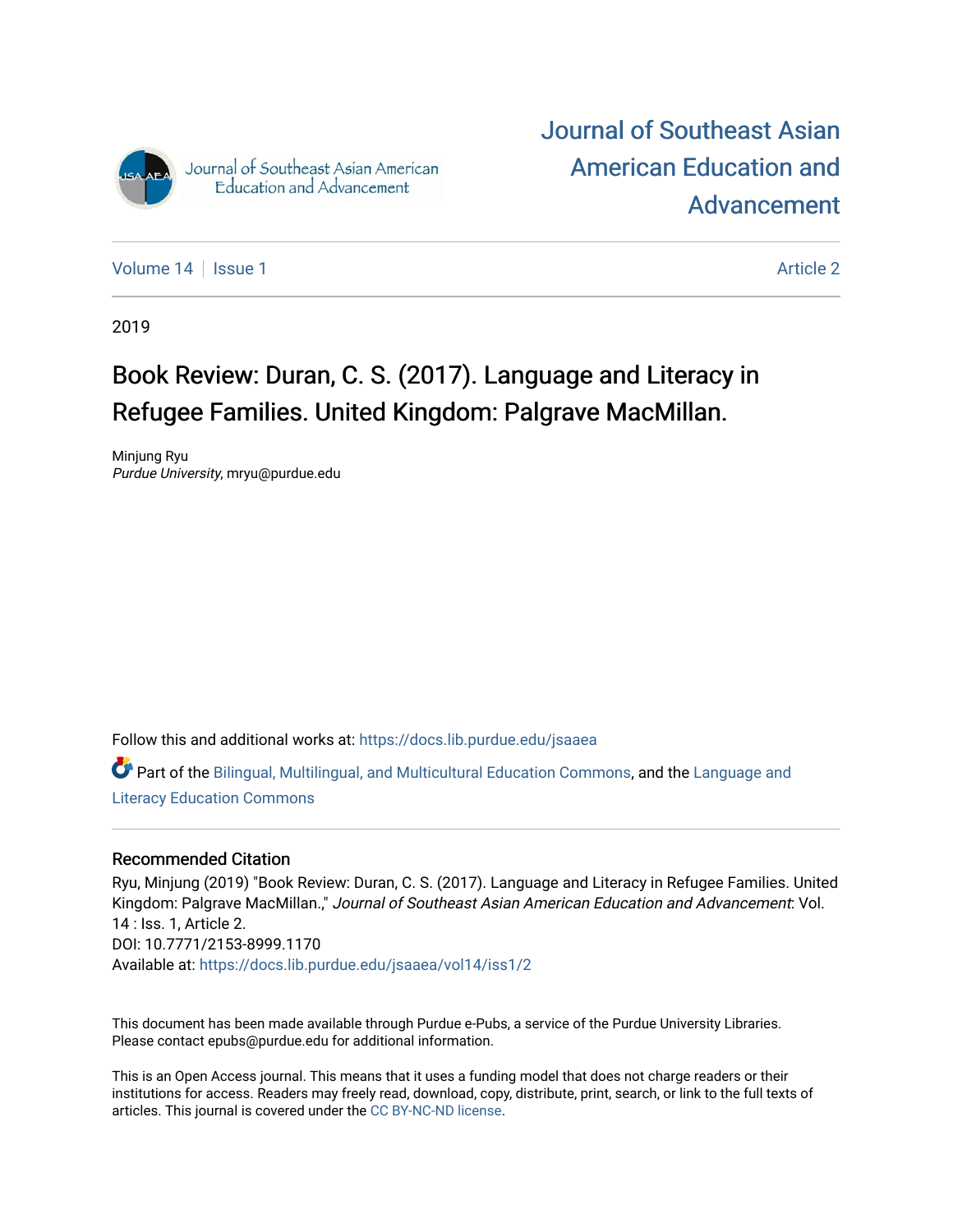

## Journal of Southeast Asian American Education and Advancement

Vol. 14 Iss. 1 (2019) **www.JSAAEA.org**

**Book Review:** Duran, C. S. (2017). *Language and Literacy in Refugee Families*. United Kingdom, UK: Palgrave MacMillan. 226 pp. ISBN: 978-1-137-58754-1.

> Reviewed by **Minjung Ryu** *Purdue University*



The dominant narrative about refugees and resettled refugees in the United States depicts them as helpless victims who have fled from lifethreatening living conditions in their countries of origin, do not have the skills nor inclination needed to either support themselves or integrate into their host country, and consequently become a fiscal and social burden for their new neighbors. Even among scholars, refugee youth, as students, are often described as English language learners (ELLs) whose English proficiency is limited, students with interrupted formal education (SIFE) who do not have necessary background knowledge to succeed in education system in the United States, and those in need of mental health support due to trauma incurred in transit to their host communities. Nobody disputes the unique disadvantages and challenges such students

and their families face. To a certain extent, these negative characterizations are deployed and reproduced to solicit funding and donations to mitigate hurdles in the resettlement process. However, these narratives of deficiency, lack, and debilitating trauma are also all too often inaccurate and disempowering in that they strip agency from resettled refugees and disregard the rich cultural and linguistic resources they bring for their own self-sufficiency and, consequently, to the host society itself. The way in which refugees are an asset to a host community are largely muted by these dominant narratives in both the mainstream and in academia. Chatwara Suwannamai Duran's book *Language and Literacy in Refugee Families* addresses this dilemma by showing the experience of three Karenni families who fled from their homelands in Myanmar (formerly Burma). Rather than focusing on tropes of trauma, Duran reveals the rich home-based language and literacy practices that inform and sustain these remarkable, but exemplary families.

Duran begins her study with a demonstration of how these dominant discourses undermine institutional goals of integration (Chapter 1). In K-12 schools, these resettled refugee students are often provided an English-only instructional model even whilst Spanish-speaking students, whose community is older and more powerful, are granted a more flexible model of academic study. The education system implicitly designs ELL pedagogical practices for Spanish speakers; tracking Burmese and other immigrants and refugees into these systems is sub-optimal or even regressive.

<sup>☺</sup> SOME RIGHTS RESERVED Readers are free to copy, display, and distribute this article, as long as the work is attributed to the author(s) and the *Journal of Southeast Asian American Education & Advancement*, it is distributed for non-commercial purposes only, and no alteration or transformation is made in the work. More details of this Creative Commons license are available at http://creativecommons.org/licenses/by-nc-nd/3.0/. All other uses must be approved by the author(s) or *JSAAEA*. *Journal of Southeast Asian American Education & Advancement, Vol. 14. Iss. 1. (2019)* ISSN: 2153-8999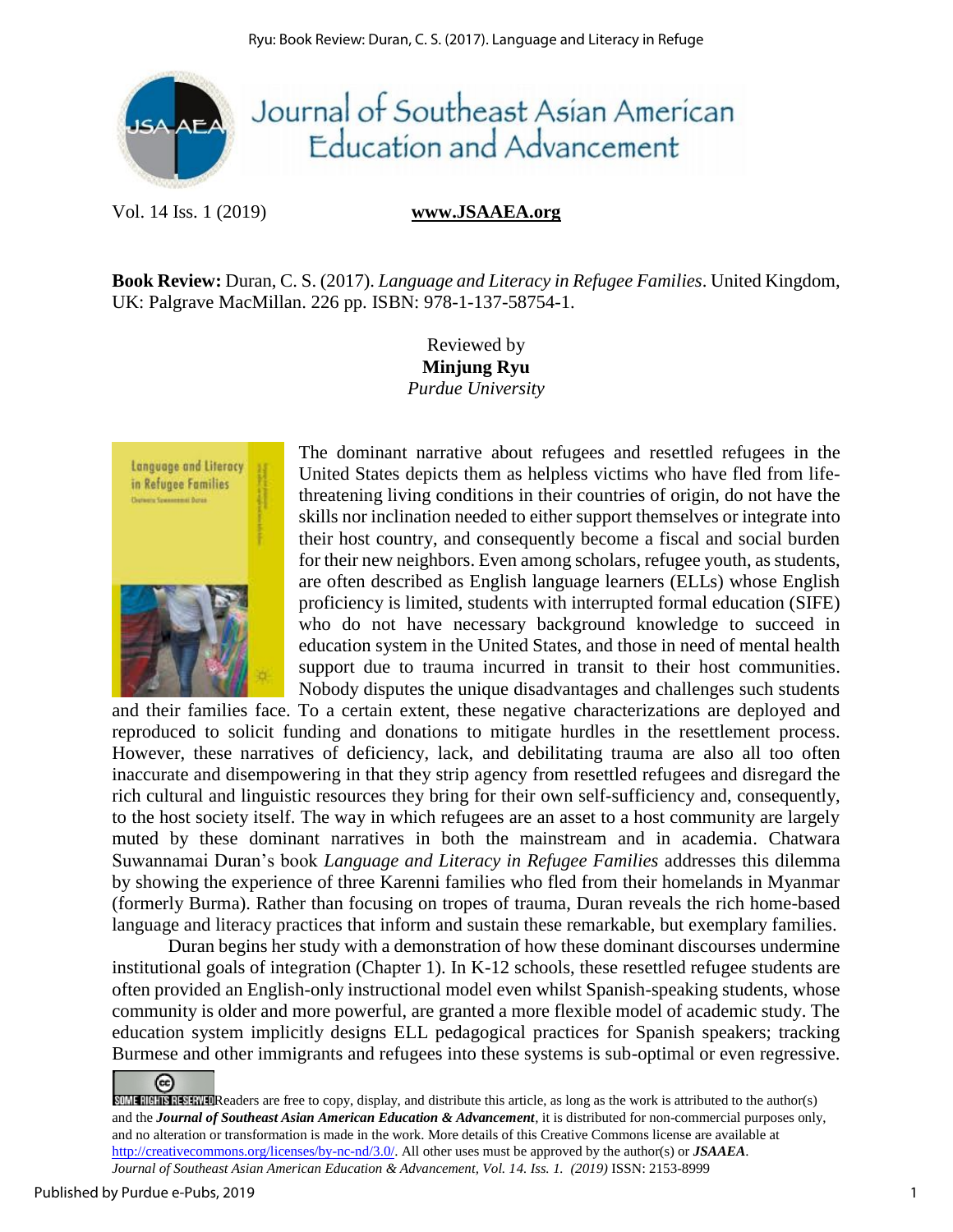As a corrective to this kind of institutional (mis)tracking, Duran proposes that we consider literacy for these populations from the perspective of *accumulated literacy* that defines literacy as "made up of social-cultural-historical practices learned, collected, modified, and utilized throughout one's life and through different experiences" (p. 17).

This model of accumulated literacy expands literacy beyond school-based and print textfocused one, and allows her, and us, to examine literacy practices that occur in the home and local communities. Furthermore, it encourages us to incorporate numeracy, digital literacy, and nonverbal communication modes as features of literacy that are equally important to print texts (Chapters 5 and 6) and multilingual repertoires that provide resources for meaning-making and literacy development in new languages (Chapters 5 and 7). This social process of accumulating literacy is multidirectional in that learners of all ages and in all language proficiency levels exchange knowledge, engage in hybrid language practices, and become agents of socialization rather than simple receptors of standard literacy practices. Thus, speakers of non-dominant languages, both adults and children, not only are subject to and subscribe to hegemonic linguistic ideologies (e.g., linear development of English proficiency and prioritizing school-based literacy), but also challenge them. In this regard, accumulated literacy perspective takes on characteristics of contestation between dominant and subaltern modes of language, strategies of translanguaging, and the ever shifting ideologies of language within and outside refugee communities.

Duran's book successfully demonstrates this theoretical perspective on literacy development. Here, I discuss three strengths of her work, among others. First, the two-year long ethnography offers various opportunities in examining language practices situated in authentic contexts of language use. As a volunteer, she played multiple roles in three families' homes: a friend, family mentor, tutor and English teacher. As an ethnographic researcher, she collected research data, through observation of homes and neighborhood, copies of artifacts (e.g., books, religious tests, documents, screens of cell phones, laptops, and TV, p. 73), formal interviews, and informal conversations with family members. As a Thai-English bilingual, she brings an emic perspective in analyzing translingual literacy practices among Karenni families. Some interviews were conducted with help of interpreters who served as "language and cultural broker(s)" in that they provided cultural meanings and norms associated with certain words and expressions. In turn, Duran argues, they provided deeper understanding of the Karenni culture and local Karenni community that she herself could not have achieved (p. 76). Her roles in the research setting that carefully balance between insider and outsider positions over the course of two-year data collection afforded a breadth, richness, and authenticity in the collected data. This provided valuable insights into literacy practices situated in social-cultural-historical contexts of these families and lived experiences of three Karenni families.

Second, Duran's work offers stories about unique experiences, challenges, and resources of Karenni families that have not been adequately documented due to their status as speakers of "new, small, and minoritized languages" (p. 25). In Burma/Myanmar, 117 languages are spoken while Burmese is the official language for schooling. Most resettled Karenni families have lived in Thai refugee camps for several years to over a decades, during which they learned Thai and other ethnic languages of Burma (e.g., Shan, Karen) through interactions with Thai and other ethnic groups. Thus, Karenni families learn and speak Karenni and variations of Karenni at homes, Burmese in schools, Thai and other Burmese ethnic languages in Thai refugee camps, and English in schools and at work in the United States. Thus, Karenni individuals' linguistic repertoires vary across families and even within a family depending on migration paths and education backgrounds (e.g., whether they went to school or interacted with ethnic groups other than Karenni). Duran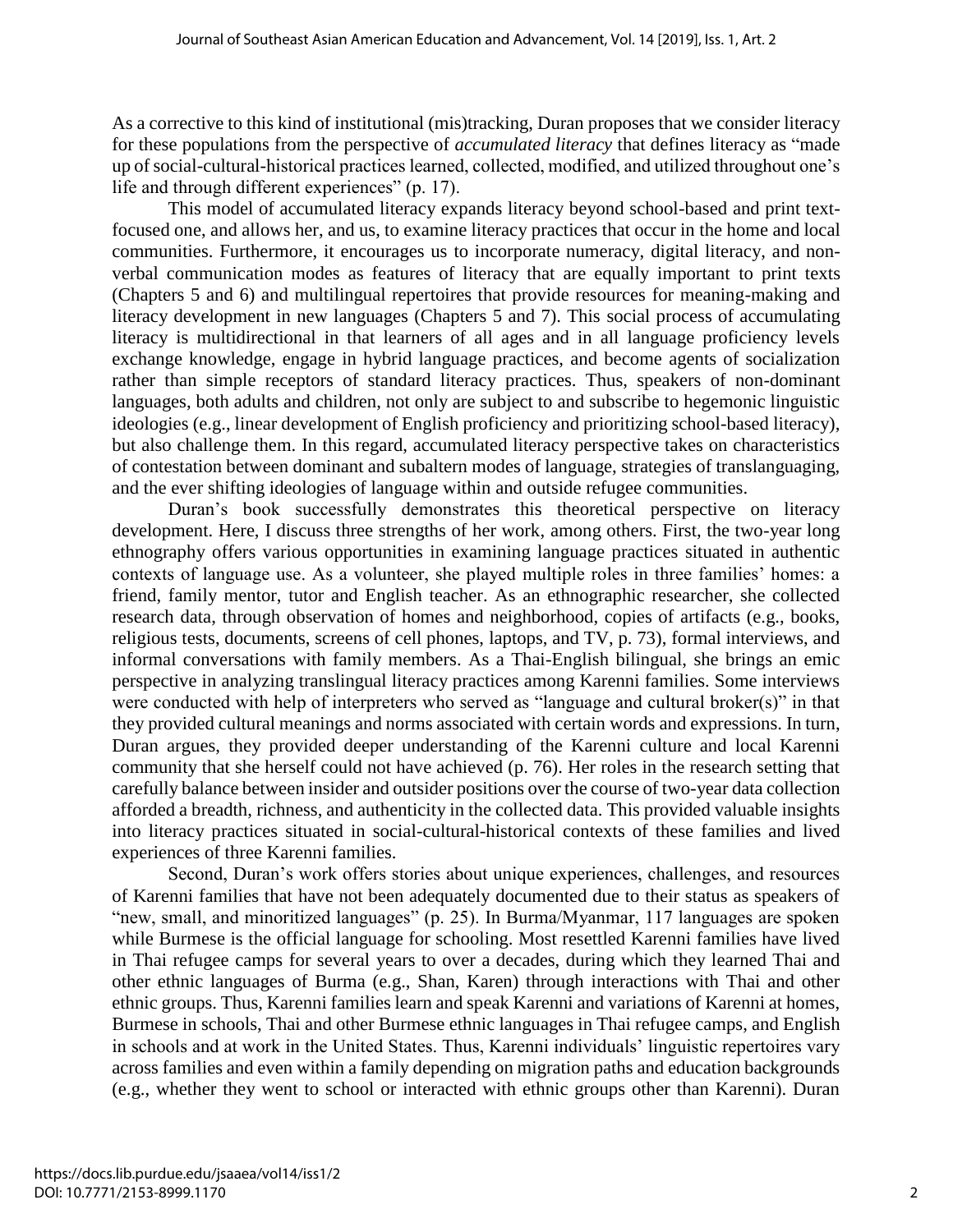shows that this linguistic diversity provides both challenges and resources. As a group, Karenni develop multilingual repertoires that allow transnational and translingual exchange of knowledge, experiences, and skills. Teens develop multilingual proficiency and a desire to learn multiple languages for various functional purposes, such as socialization, entertainment, and school work (p. 105). However, this diversity inevitably makes it hard for the host society to provide targeted language support.

Third, Duran provided thick description and analysis on multimodality in technologymediated literacy practices in which Karenni youth engage (Chapter 6). In our technologymediated world, literacy not only means comprehending and generating print-based texts, but include visual literacy (e.g., generating and comprehending images and symbols) and coordination of multiple modes of communication (e.g., drawing, gesturing, and using a digital device). Her analysis vividly illustrates how resettled Karenni refugee children and adolescents engage in a variety of contextualized literacy practices with their Karenni and non-Karenni friends through video games, mobile phone texts, and social media. While playing video games, children interpreted visual images of the games and read and responded to English phrases used in the video games. When texting, they used abbreviations and colloquial language akin to those of their English-speaking peers. When using social media, they maximized use of multilingual repertoires more freely because computers and online social media platform allowed them to use and switch between different languages and communities (e.g., old friends who they had met in refugee camps, new friends with whom they pursued common hobbies). Through these technologymediated literacy practices, Duran argues, the youth enacted their linguistic creativity, adapted literacy practices to suit the demands of specific contexts, and enacted identities that belong to a certain speech community in each moment of these practices.

After reading this book, I returned to the tension between providing support for marginalized groups and acknowledging strengths and rich resources that they bring to their own lives and the society. The former has a risk of reproducing deficit-oriented narratives that may be counter-productive, whereas the latter may leave ambiguity regarding how to support the marginalized groups. It might actually be deployed by those who would want to deny resources to these populations altogether; if they have not a deficit of language competency but rather an internally generated superabundance of it, why provide support for them at all? Duran does not address this perhaps churlish implication, but does offer some fairly generalized recommendations for teaching of resettled refugee students. She suggests that schools and teachers should allow students to use multilingual repertoires and draw on multimodality and digital literacies by, for instance, using visual aids in instruction, hiring multilingual individuals as translators and teaching aids, providing afterschool English tutoring services for speakers of less commonly taught languages, and applying digital literacies that combine text, sound, image, and contextualized story. These strategies are not limited to literacy development, but other subject areas such as mathematics and science as well. While agreeing with her recommendations, I was left wondering: What are some ways in which teachers might not just encourage students to utilize multilingual repertoires but also more actively leverage them for their new learning? How can visual aids be used in advanced classes, such as high school science in which many concepts are abstract (e.g., force and motion)? How can schools and school districts find qualified bilingual translators and teaching aids and what further training should be provided? What might be some examples of applying digital literacies for literacy development and content area learning?

More fundamentally, how can we empower multilingual learners to be change agents who challenge language ideologies and hierarchies by drawing on their own resources, while also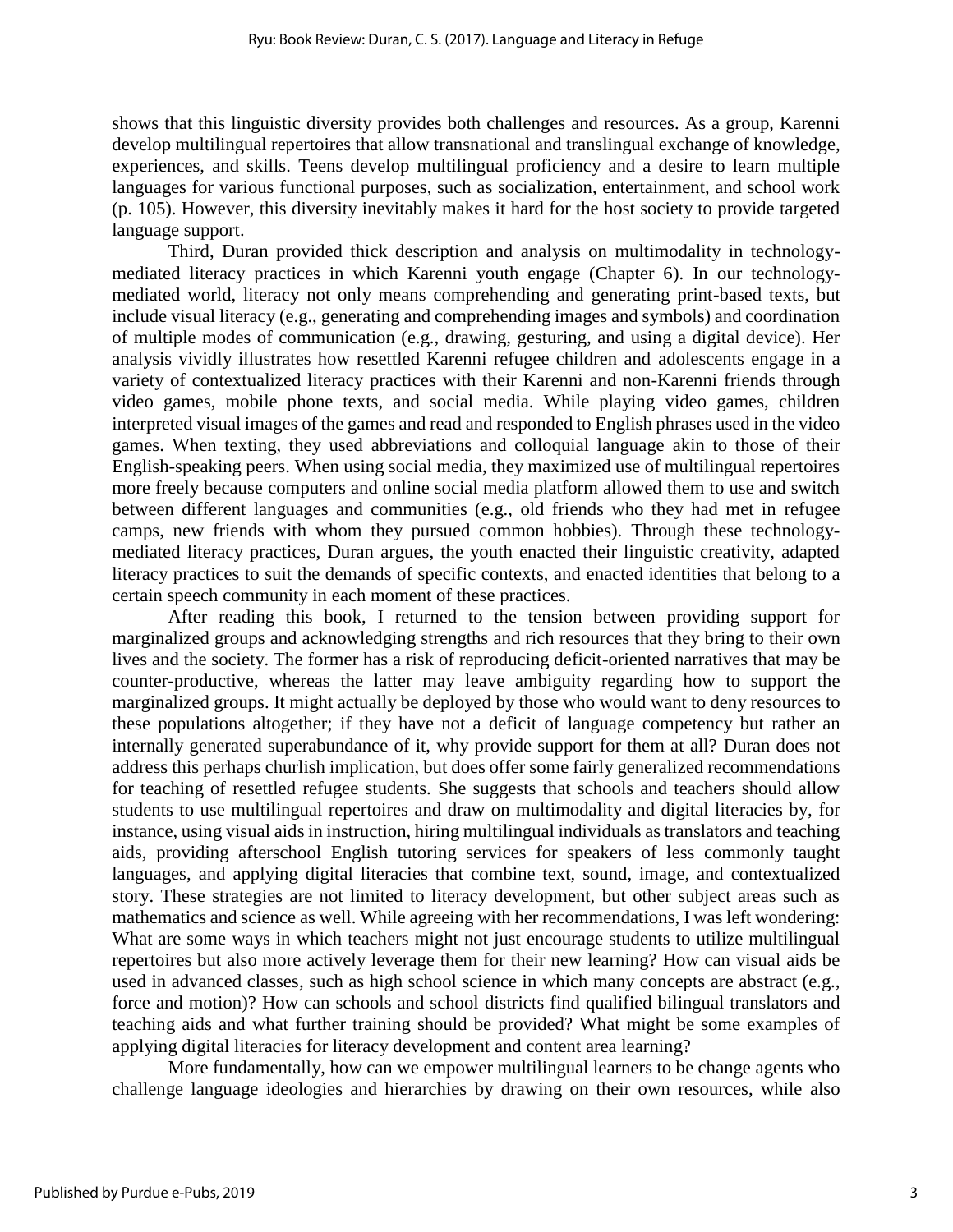providing critical immediate support that they may need? It may involve more than interventions that target these students and the teachers of these students. Larger institutional changes might include incorporating the rich experiences and knowledge of refugee students into the dominant classroom, thus reshaping the classroom into a bridge between native English-speaking students and refugee peers. The refugees' strong social support network, so well documented in Duran's book, opens up a discourse of globalism from below (or across) that is severely lacking in American pedagogical practices, even while making legible the links between refugee families, their particular histories and trajectories, and the formal educational enterprises in which they are enmeshed. Duran's work provides a strong rationale for these approaches and pushes us to pursue ways in which a wide range of literacy is valued and empowers multilingual learners as contributing members of local and school communities.

### **About the Author**



**Minjung Ryu**, Ph.D. is an assistant professor in Curriculum and Instruction and Chemistry at Purdue University. Her research focuses on science education of migrant youth and emergent bi/multi-lingual learners. Specifically, her research addresses issues of language, identity, and discursive participation and examines the ways in which science learning environments empower learners of racially and linguistically non-dominant backgrounds and women. In her current research project, Project RESET: Refugee Youth Engaging in Science Exploration for Transformative Purposes, she works with resettled Burmese refugee teens in a community-based afterschool setting and engages them in critical STEM literacy practices. Her recent publication,

"Resettled Refugee Youths' Stories of Migration, Schooling, and Future: Challenging Dominant Narratives About Refugees," published in *The Urban Review*, reveals how ten former refugee adolescents author their life stories to challenge disempowering narratives about them. Her ultimate research goal is to leverage those counter-narratives and resources that youth have developed and brought from their unique experiences, knowledge, and disposition as useful assets for new learning. More information about her research is available on her personal website: https://www.chem.purdue.edu/ryu/index.html.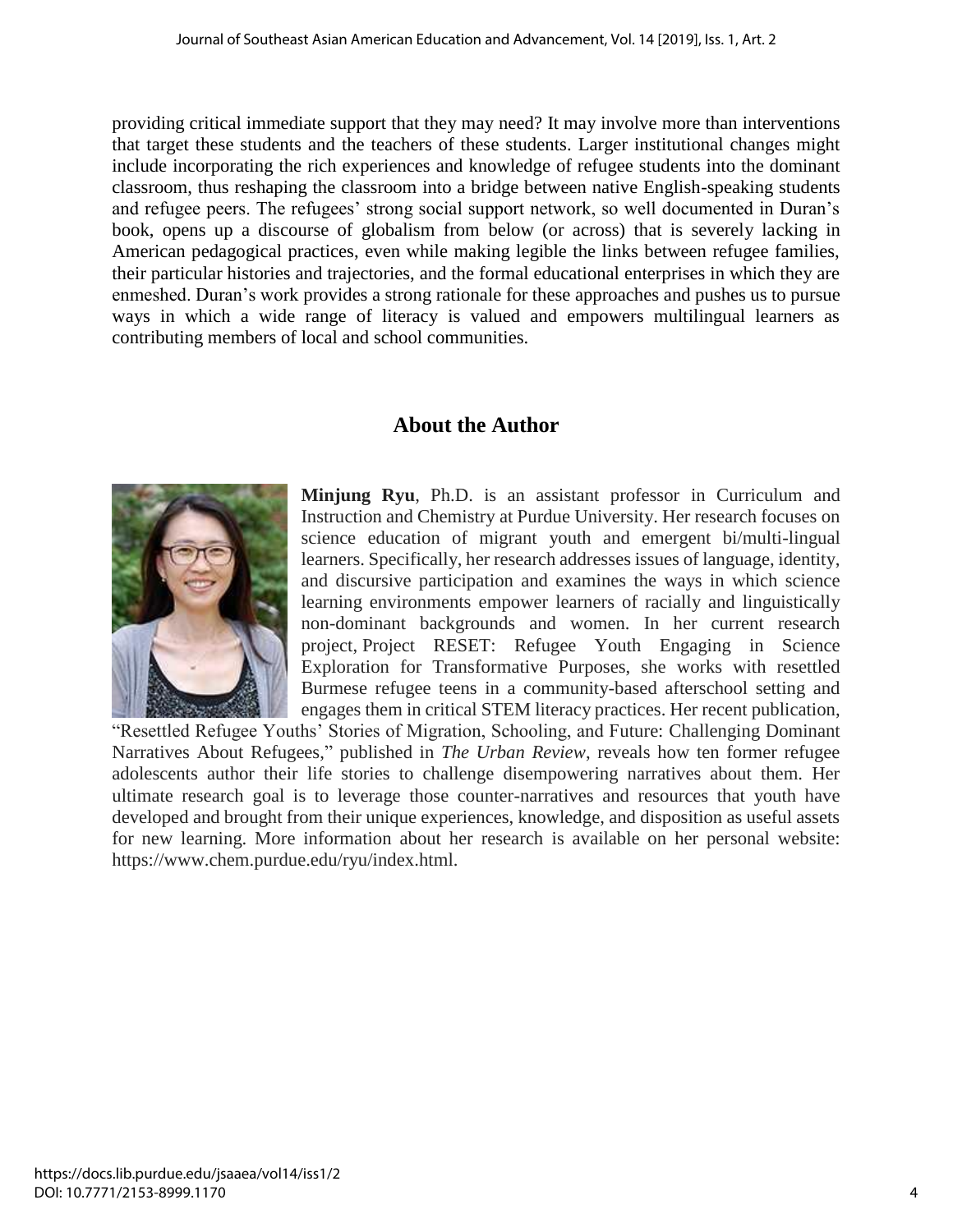

# Journal of Southeast Asian American Education and Advancement

Vol.14 Iss.1 (2019) [www.JSAAEA.org](http://www.jsaaea.org/)

**Editor Dr. Wayne E. Wright** *Purdue University*

**Associate Editors Dr. Chhany Sak-Humphry** *University of Hawaii at Manoa*

**Dr. Phitsamay Sychitkokhong Uy** *University of Massachusetts, Lowell*

> **Book Review Editor Dr. Vichet Chhuon** *University of Minnesota*

**Creative Works Editor Bryan Thao Worra** *Lao Assistance Center*

> **Journal Manager Fang Gao** *Purdue University*

#### **Editorial Review Board**

**Dr. Steve Arounsack** *California State University, Stanislaus* **Dr. Sovicheth Boun** *Salem State University* **Dr. Virak Chan** *Purdue University* **Dr. Loan Dao** *University of Massachusetts Boston*

**Dr. Carl L. Bankston III** *Tulane University* **Dr. Phala Chea** *Lowell Public Schools* **Dr. George Chigas** *University of Massachusetts, Lowell* **Dr. Hien Duc Do** *San Jose State University*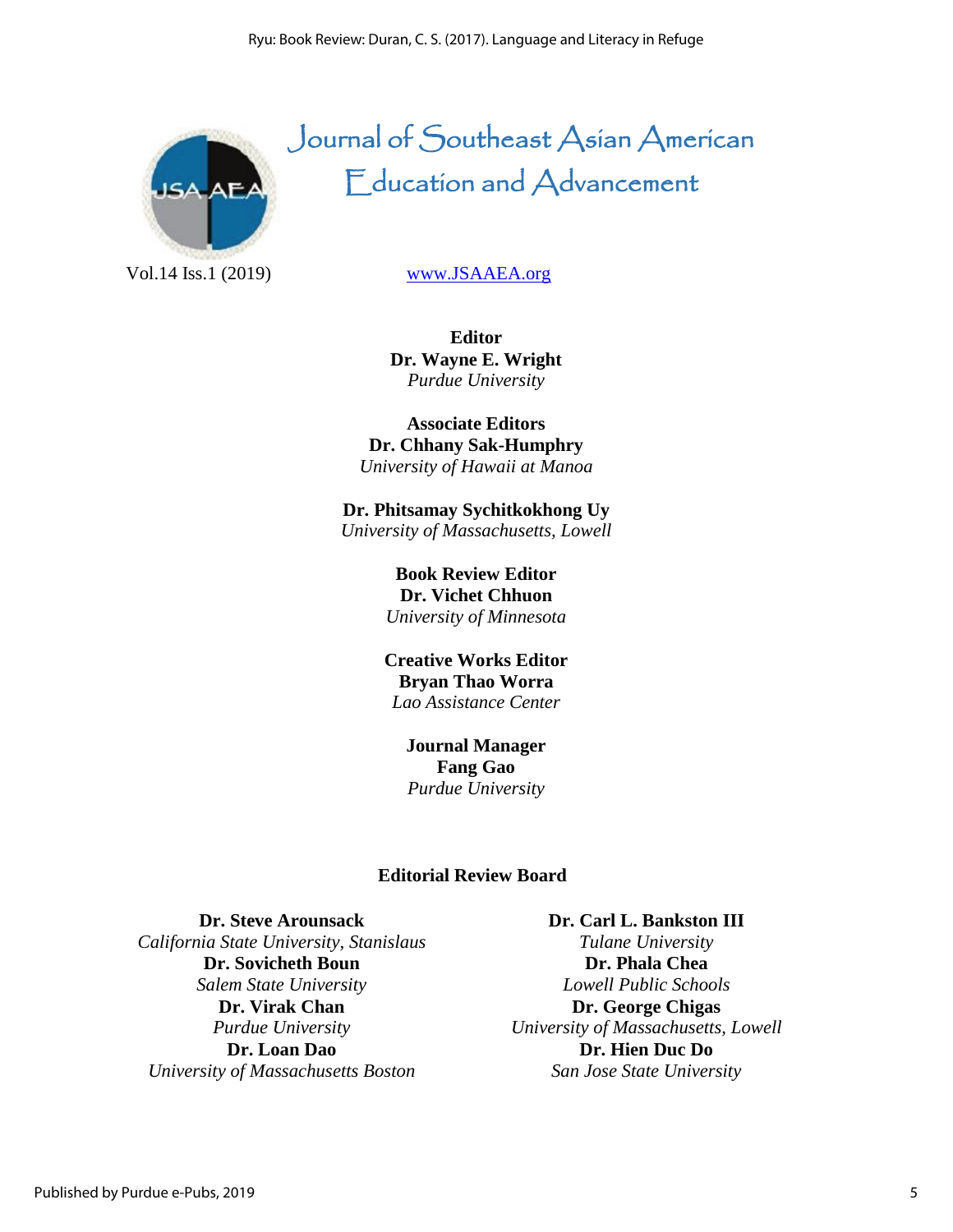**Dr. Changming Duan** *University of Missouri-Kansas City* **Dr. Sothy Eng** *Lehigh University* **Dr. Vincent K. Her** *University of Wisconsin, Eau Claire* **Dr. Peter Nien-Chu Kiang** *University of Massachusetts, Boston* **Dr. Kevin K. Kumashiro** *University of Illinois, Chicago* **Dr. Ha Lam** *Eastern Mennonite University* **Dr. Jonathan H. X. Lee** *San Francisco State University* **Dr. Monirith Ly** *Royal University of Phnom Penh* **Dr. Bic Ngo** *University of Minnesota* **Dr. Leakhena Nou** *California State University, Long Beach* **Dr. Mark Pfeifer** *SUNY Institute of Technology* **Dr. Loan T. Phan** *University of New Hampshire* **Dr. Karen Quintiliani** *California State University, Long Beach* **Dr. Angela Reyes** *Hunter College The City University of New York*  **Dr. Fay Shin** *California State University, Long Beach* **Dr. Christine Su** *College of San Mateo* **Dr. Alisia Tran** *Arizona State University* **Dr. Khatharya Um** *University of California, Berkeley* **Dr. Kim Tran** *University of California, Los Angeles, Glendale Community College* **Dr. Molly Wiebie** *The University of Texas at Austin*

**Dr. Sophal Ear** *Occidental College* **Dr. Jeremy Hein** *University of Wisconsin, Eau Claire* **Dr. Nancy H. Hornberger** *University of Pennsylvania* **Dr. Peter Tan Keo** *New York University* **Dr. Yvonne Kwan** *San Jose State University* **Dr. Ravy Lao** *California State University, Los Angeles* **Dr. Stacey Lee** *University of Wisconsin, Madison* **Dr. Sue Needham** *California State University, Dominguez Hills* **Dr. Max Niedzwiecki** *Daylight Consulting Group* **Dr. Clara Park** *California State University, Northridge* **Dr. Giang Pham** *University of Massachusetts Amherst* **Dr. Malaphone Phommasa** *University of Clifornia Santa Barbara* **Dr. Kalyani Rai** *University of Wisconsin-Milwaukee* **Dr. Cathy J. Schlund-Vials** *University of Connecticut, Storrs* **Dr. Nancy J. Smith-Hefner** *Boston University* **Dr. Yer J. Thao** *Portland State University* **Dr. Monica M. Trieu** *Purdue University* **Dr. Silvy Un** *Saint Paul Public Schools* **Dr. Linda Trinh Vo** *University of California, Irvine* **Dr. Yang Sao Xiong** *The University of Wisconsin-Madison* **Dr. Zha Blong Xiong** *University of Minnesota*